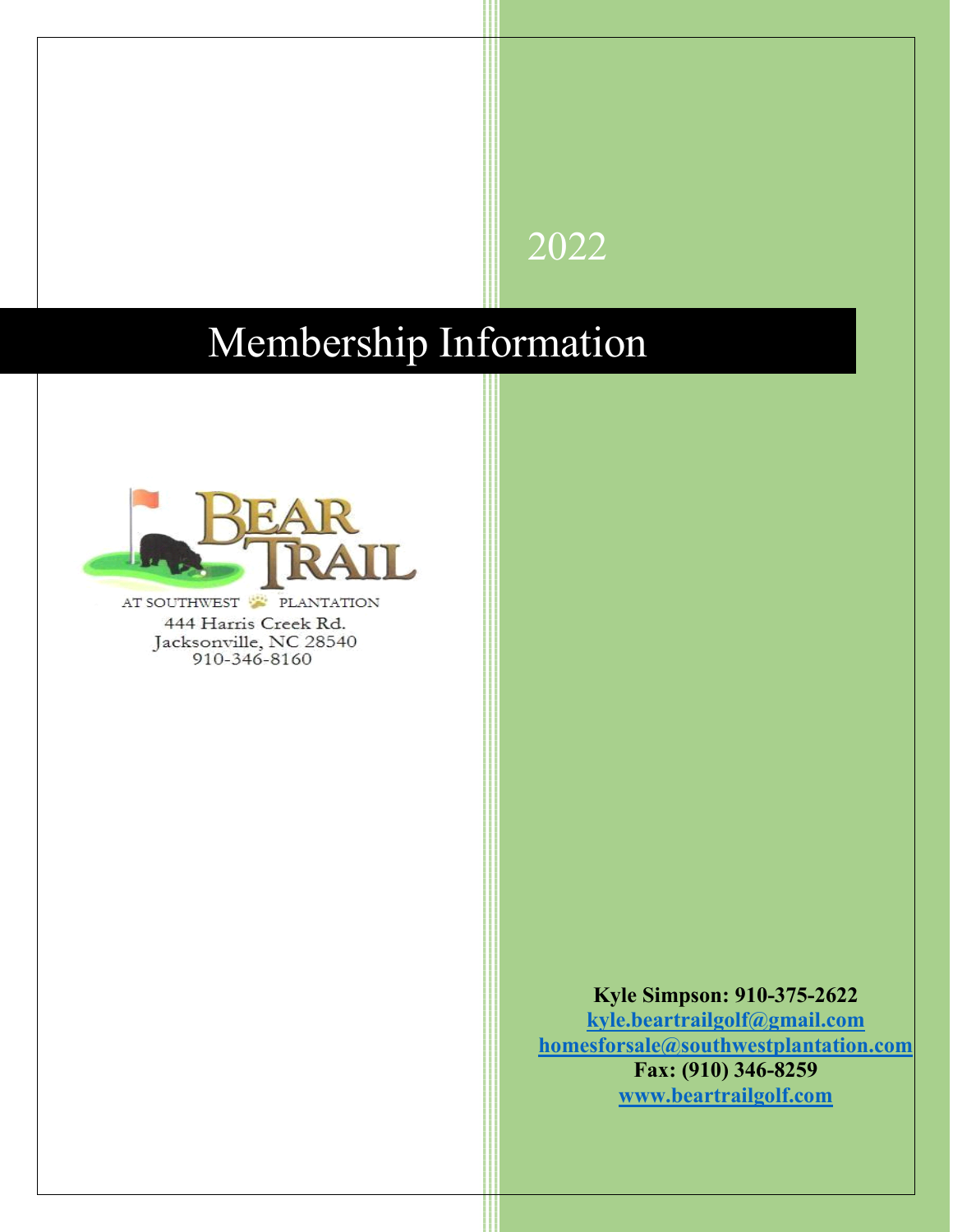## **Membership Information**

#### **Initiation Fee**

**There is a one-time initiation fee of \$100.00 for a single or family membership.** 

#### **Member Cart Fees**

**All Members must pay a cart fee. Walking is complimentary anytime Monday-Friday and AFTER 12:00 on Saturday, Sunday, and Holidays.**

- **Cart Fee 18 holes- \$ 16.00 Beginning June 1st**
- **Cart Fee 9 holes- \$ 10.00 Beginning June 1st**

**Family members may include spouse and children that reside in the same household. Children may be members on parents account until age 22 if they are in have pr college. Bear Trail Golf reserves the right to request and receive verification of in college enrollment transcripts in order to maintain membership. All operators must have a valid driver's license to drive the golf carts.**

#### **Monthly Dues:**

**Payments are due by the 1st of the month. Invoices will be sent out. If dues are paid 12 months in advance, member will receive 1 free month of dues. This does not apply to Out of Area Memberships\*. Monthly rates are as follows:**

|                 | Silver                               | Gold  |  |
|-----------------|--------------------------------------|-------|--|
| Single          | <b>\$85</b>                          | \$110 |  |
| Military Family | <b>\$85</b>                          | \$110 |  |
| Family          | <b>\$95</b>                          | \$120 |  |
| Out of Area     | \$600 Yearly<br><b>Paid up Front</b> |       |  |

#### **Eligible for all member tournaments including:**

- **Member/Member**
- **Club Championship**
- **Member Match Play**
- **Member-Guest Events**
- **2 Man Member Match Play**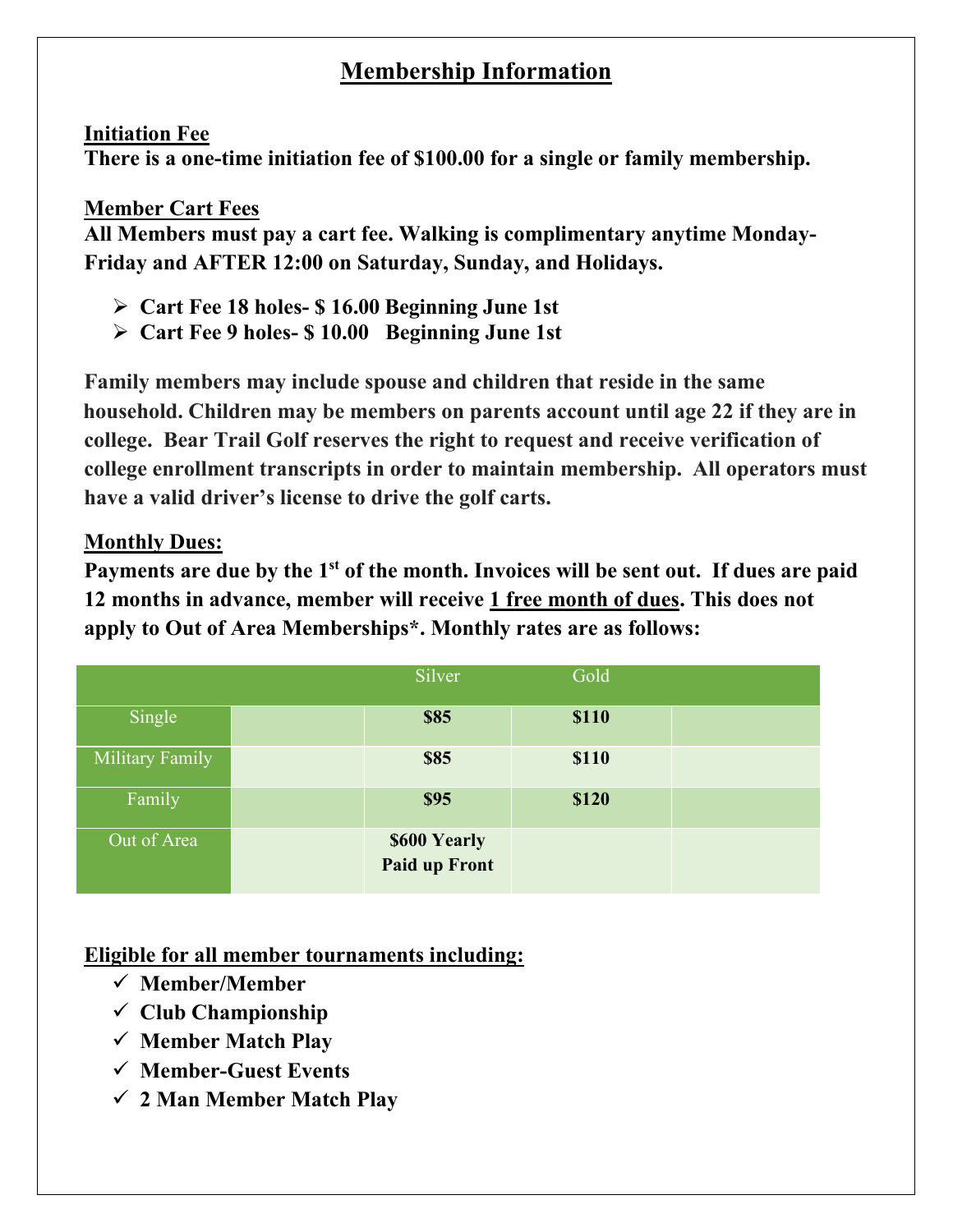## **Membership Perks**

#### *Silver:*

- **15% Off Pro Shop merchandise**
- **Range Ball Discounts**
- **6 passes for a guest to play for \$30**

### *Gold:*

- **25% Off of Merchandise in the Pro Shop**
- **Complimentary Range Balls,**
- **12 passes for a guest to play for \$30**
- **1 complimentary 30-minute lesson with the Head Golf Professional per year**

### *Out of Area:*

- $\checkmark$  Eligible if 60 miles or farther away from the club
- **Bronze membership perks**
- **Eligible to participate in all club events**

### **Referral Bonus:**

**If a current member refers a new member to join, the current member will receive 1 free month of dues equivalent to the new member application approval and fee collection.**

## **Membership Amenities**

**As a member of Bear Trail Golf, you will enjoy a wide array of amenities and services, as well as establish friendships and business relationships that will last a lifetime.** 

#### *Golf Facility:*

- **18-hole Golf Course**
- **Driving Range**
- **Putting and chipping green**

#### *Pro Shop:*

- **Club repair, fitting and re-gripping services**
- **Brand name merchandise and equipment**
- **Club rental**
- **Golf clinics**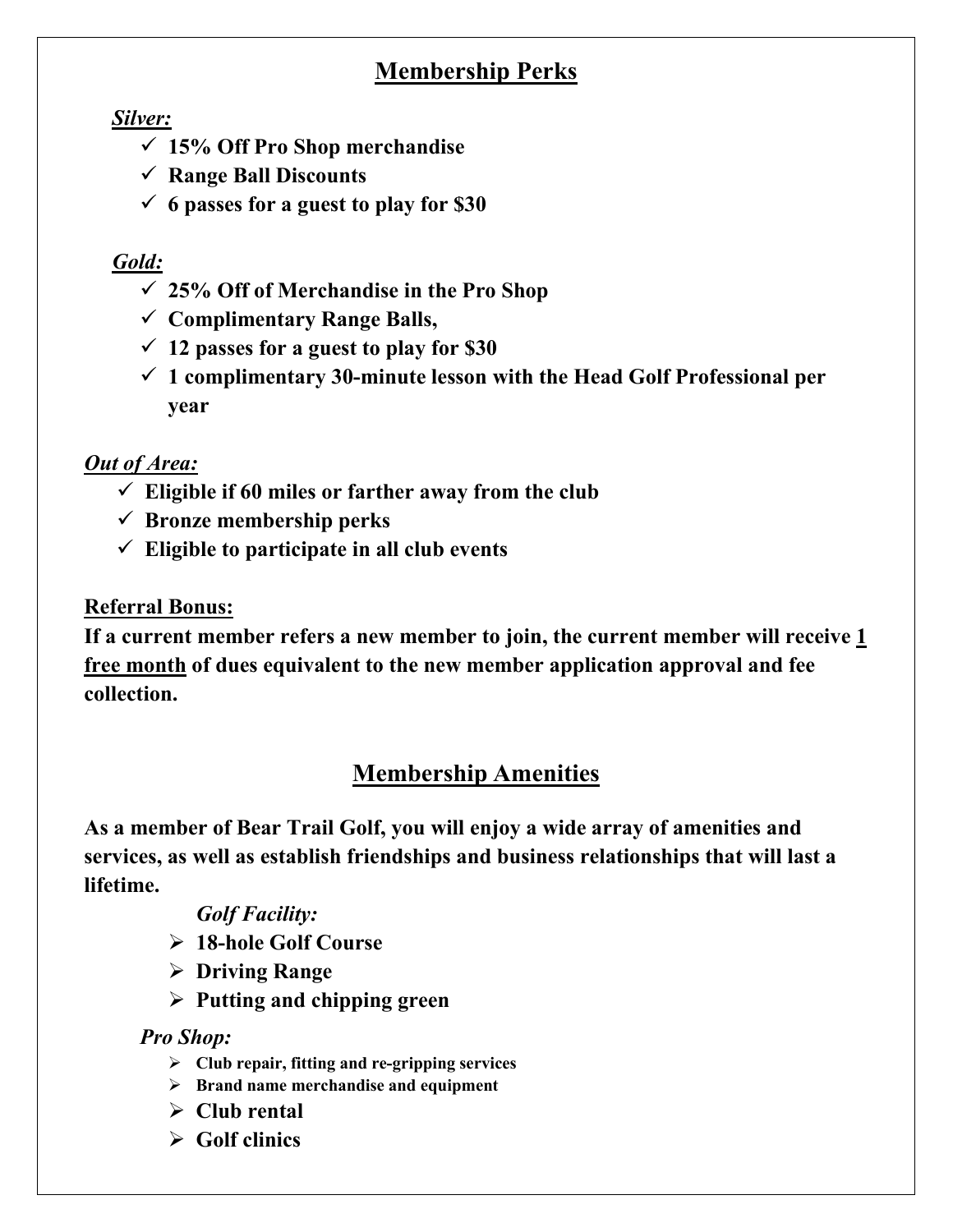# **Golf Lessons**

|                                                                                                                  | <u>1 Hour</u>   | $\frac{1}{2}$ Hour |
|------------------------------------------------------------------------------------------------------------------|-----------------|--------------------|
| <b>Individual Lesson</b>                                                                                         | <b>\$50</b>     | <b>\$30</b>        |
| <b>Individual Lesson W/ Launch Monitor</b>                                                                       | <b>\$60</b>     | <b>\$40</b>        |
| <b>Golf Member Individual Lesson</b>                                                                             | <b>\$40</b>     | \$20               |
| <b>Golf Member W/Launch Monitor</b>                                                                              | \$50            | <b>\$30</b>        |
| <b>3-Individual Lessons</b>                                                                                      | \$135           | <b>\$80</b>        |
| <b>Jr Lesson (Under 12)</b>                                                                                      | <b>\$40</b>     | \$20               |
| <b>Couples Golf Lesson</b>                                                                                       | <b>\$80</b>     | <b>\$40</b>        |
| <b>On Course Golf Lesson</b>                                                                                     | <b>\$60</b>     |                    |
| <b>Group Lesson 3-8 Students</b>                                                                                 | \$20 Per Person | \$15 Per Person    |
| <b>Yardage Gapping: W/Monitor</b><br>Use of launch monitor to configure how far an<br>individual hits each club. | <b>\$50</b>     |                    |
| <b>Club Fitting or Analysis W/ Monitor</b>                                                                       | <b>\$50</b>     |                    |